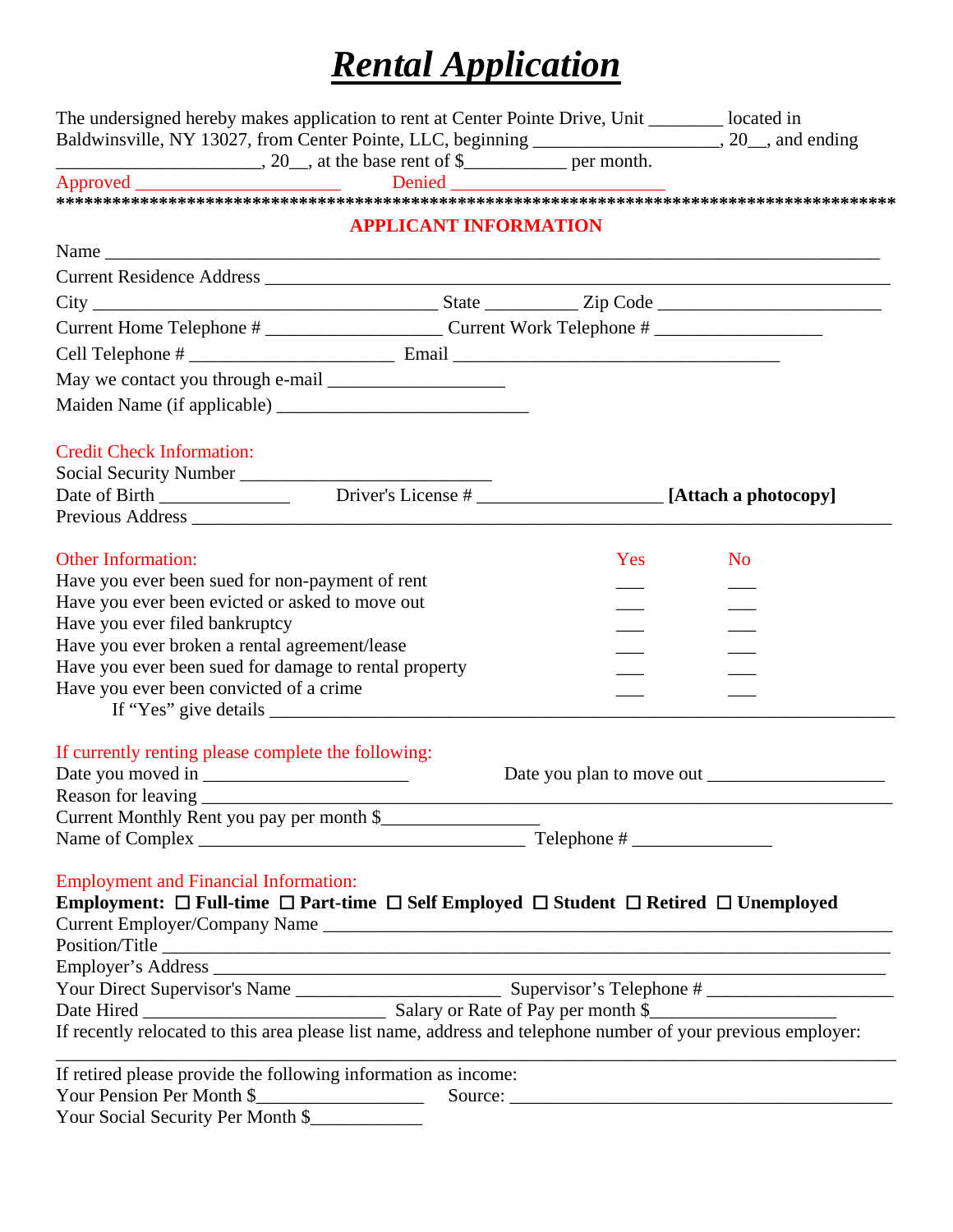## *Rental Application Continued*

### **\*\*\*\*\*\*\*\*\*\*\*\*\*\*\*\*\*\*\*\*\*\*\*\*\*\*\*\*\*\*\*\*\*\*\*\*\*\*\*\*\*\*\*\*\*\*\*\*\*\*\*\*\*\*\*\*\*\*\*\*\*\*\*\*\*\*\*\*\*\*\*\*\*\*\*\*\*\*\*\*\*\*\*\*\*\*\*\*\*\* CO-APPLICANT INFORMATION**

| <b>No</b>                                                                                                                                                                                                                                                                                                                                                                                                                                                                                |
|------------------------------------------------------------------------------------------------------------------------------------------------------------------------------------------------------------------------------------------------------------------------------------------------------------------------------------------------------------------------------------------------------------------------------------------------------------------------------------------|
|                                                                                                                                                                                                                                                                                                                                                                                                                                                                                          |
|                                                                                                                                                                                                                                                                                                                                                                                                                                                                                          |
|                                                                                                                                                                                                                                                                                                                                                                                                                                                                                          |
|                                                                                                                                                                                                                                                                                                                                                                                                                                                                                          |
|                                                                                                                                                                                                                                                                                                                                                                                                                                                                                          |
|                                                                                                                                                                                                                                                                                                                                                                                                                                                                                          |
|                                                                                                                                                                                                                                                                                                                                                                                                                                                                                          |
|                                                                                                                                                                                                                                                                                                                                                                                                                                                                                          |
|                                                                                                                                                                                                                                                                                                                                                                                                                                                                                          |
|                                                                                                                                                                                                                                                                                                                                                                                                                                                                                          |
|                                                                                                                                                                                                                                                                                                                                                                                                                                                                                          |
|                                                                                                                                                                                                                                                                                                                                                                                                                                                                                          |
|                                                                                                                                                                                                                                                                                                                                                                                                                                                                                          |
|                                                                                                                                                                                                                                                                                                                                                                                                                                                                                          |
|                                                                                                                                                                                                                                                                                                                                                                                                                                                                                          |
|                                                                                                                                                                                                                                                                                                                                                                                                                                                                                          |
|                                                                                                                                                                                                                                                                                                                                                                                                                                                                                          |
|                                                                                                                                                                                                                                                                                                                                                                                                                                                                                          |
|                                                                                                                                                                                                                                                                                                                                                                                                                                                                                          |
|                                                                                                                                                                                                                                                                                                                                                                                                                                                                                          |
|                                                                                                                                                                                                                                                                                                                                                                                                                                                                                          |
|                                                                                                                                                                                                                                                                                                                                                                                                                                                                                          |
|                                                                                                                                                                                                                                                                                                                                                                                                                                                                                          |
| Name<br>Yes<br>Have you ever been sued for damage to rental property<br>Current Monthly Rent you pay per month \$<br>Employment: $\Box$ Full-time $\Box$ Part-time $\Box$ Self Employed $\Box$ Student $\Box$ Retired $\Box$ Unemployed<br><u> 1989 - Johann Barbara, martxa al III-lea (h. 1989).</u><br>If recently relocated to this area please list name, address and telephone number of your previous employer:<br>If retired please provide the following information as income: |